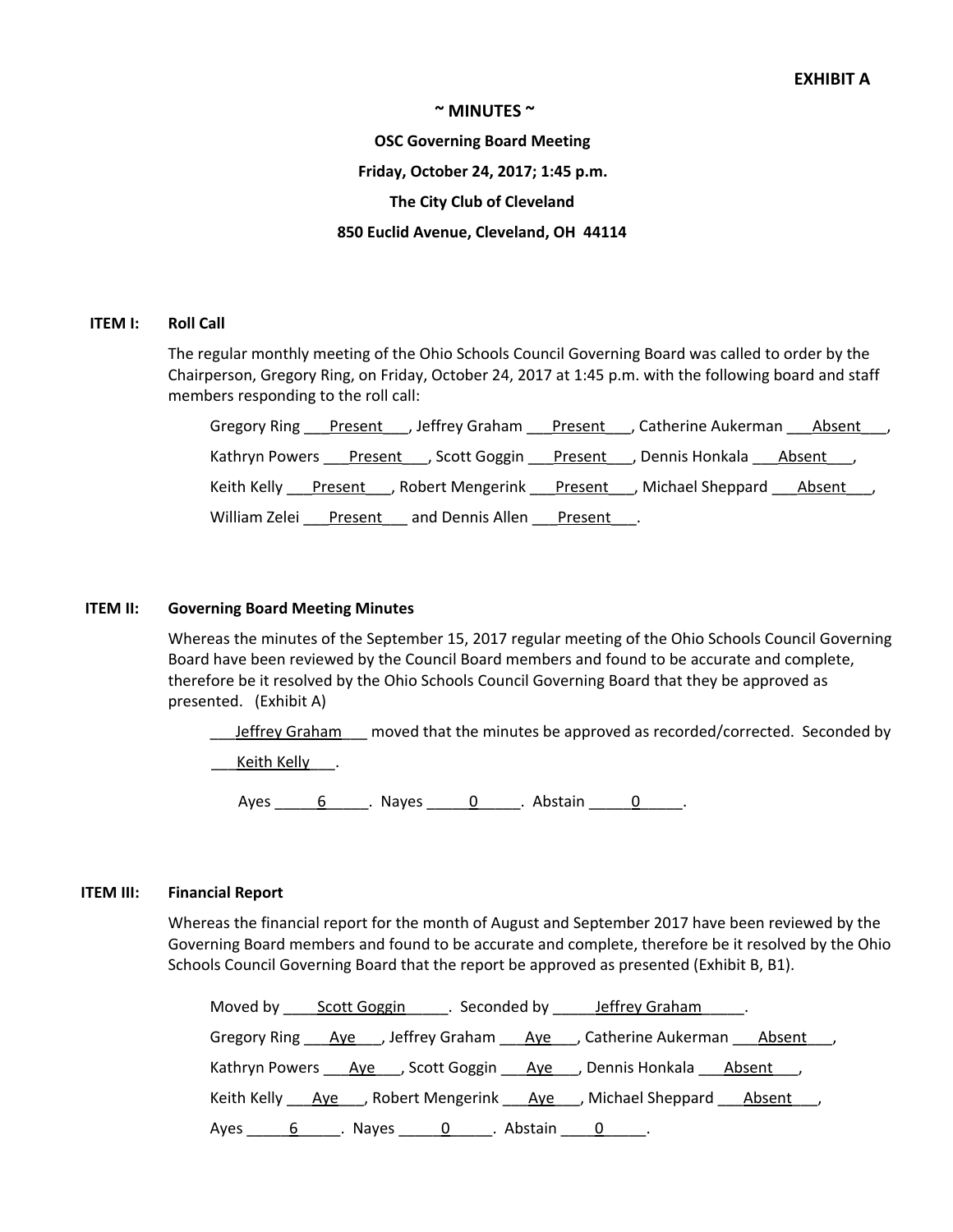## **ITEM IV: Approval of Independent Service Contract with Dana Steele for Safety and Security Services**

Be it resolved by the Ohio Schools Council Governing Board that the Independent Service Contract displayed in Exhibit C with Dana Steele for Safety and Security Services as related to School Safety Plan for October 24, 2017 to July 31, 2018 at pay rate of \$130 per program registered IRN school building be approved as presented.

| Moved by Keith Kelly . Seconded by Kathryn Powers .                               |
|-----------------------------------------------------------------------------------|
| Gregory Ring <u>Aye</u> , Jeffrey Graham <u>Aye</u> , Catherine Aukerman Absent , |
| Kathryn Powers Ave , Scott Goggin Ave , Dennis Honkala Absent ,                   |
| Keith Kelly Ave , Robert Mengerink Ave , Michael Sheppard Absent,                 |
| Ayes 6 Nayes 0 Abstain 0                                                          |

## ITEM V: Approval of Positive Education Program (PEP) and Field Local Schools as a new members of the **Natural Gas Program**

Whereas Positive Education Program School District and Field Local School District have expressed an interest in joining the Ohio Schools Council Natural Gas Program and submitted the Natural Gas Program Agreement and Board Resolution displayed in Exhibit D (PEP) and D1 (Field) to join the program. Therefore be it resolved by the Ohio Schools Council Governing Board that Positive Education Program School District be approved as a new member of the Natural Gas Program effective October 2017 or as soon as the accounts can be enrolled in the program.

| Moved by Robert Mengerink Seconded by Jeffrey Graham .              |
|---------------------------------------------------------------------|
| Gregory Ring Aye , Jeffrey Graham Aye , Catherine Aukerman Absent , |
| Kathryn Powers Ave , Scott Goggin Ave , Dennis Honkala Absent ,     |
| Keith Kelly Ave , Robert Mengerink Ave , Michael Sheppard Absent,   |
| Ayes 6 Rayes 0 Rayes 10 Abstain 1 Roman 2.                          |

## **ITEM VI: Approval of City of Cleveland as a new Ohio Schools Council Affiliate Member**

Whereas the City of Cleveland has expressed an interest in joining the Ohio Schools Council as an Affiliate member to take advantage of the AEPA cooperative purchasing program awards. Therefore be it resolved by the Ohio Schools Council Governing Board that the City of Cleveland be approved as an OSC Affiliate Member effective October 1, 2017.

|  |                                                                       | Moved by _____ Keith Kelly______. Seconded by ______ Kathryn Powers______. |  |
|--|-----------------------------------------------------------------------|----------------------------------------------------------------------------|--|
|  |                                                                       | Gregory Ring Ave , Jeffrey Graham Ave , Catherine Aukerman Absent ,        |  |
|  |                                                                       | Kathryn Powers Aye , Scott Goggin Aye , Dennis Honkala Absent,             |  |
|  |                                                                       | Keith Kelly Aye , Robert Mengerink Aye , Michael Sheppard Absent,          |  |
|  | Ayes _______6_______. Nayes ________0_______. Abstain ______0_______. |                                                                            |  |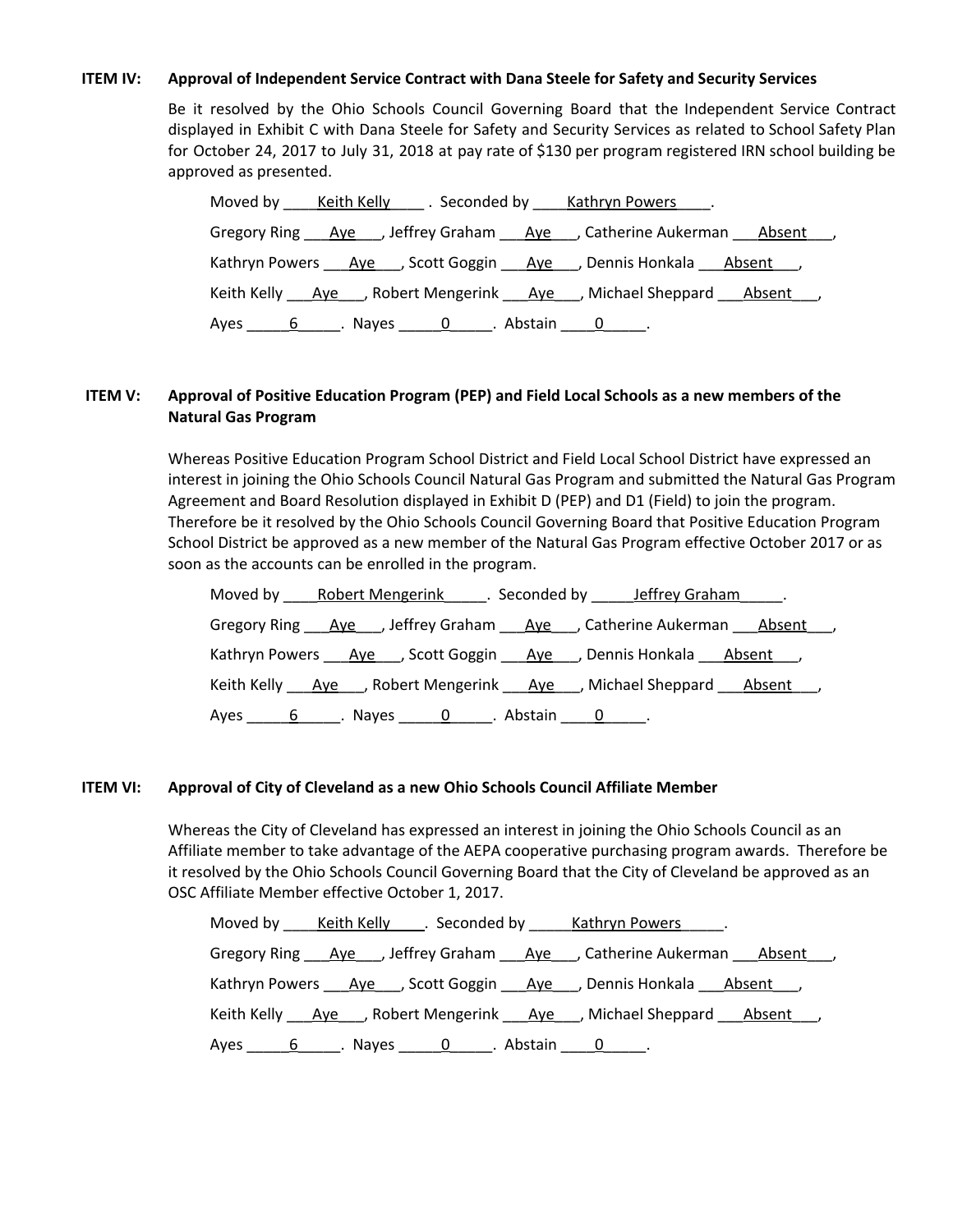# **ITEM VII: Approval of Master Subscription Agreement between EqualLevel and the Ohio Council of Educational Purchasing Consortia, acting by and through its members**

Be it resolved by the Ohio Schools Council Governing Board that the Master Agreement displayed in Exhibit E between EqualLevel and the Ohio Council of Educational Purchasing Consortia, acting by and through its members effective 7/1/17 to 6/30/18 with two optional one year extensions at the cost of \$48,500 per year (\$8,083.34 per cooperative) be approved.

| Moved by leffrey Graham Seconded by Scott Goggin L.                               |
|-----------------------------------------------------------------------------------|
| Gregory Ring <u>Aye</u> , Jeffrey Graham <u>Aye</u> , Catherine Aukerman Absent , |
| Kathryn Powers Ave , Scott Goggin Ave , Dennis Honkala Absent ,                   |
| Keith Kelly Ave , Robert Mengerink Ave , Michael Sheppard Absent,                 |
|                                                                                   |

# **ITEM VIII: Approval of Agreement between Magis Technology Group and OSC for Consultant Services for Health Care**

Be it resolved by the Ohio Schools Council Governing Board that the Agreement displayed in Exhibit F between Ohio Schools Council and Magis Technology Group to provide healthcare insurance dependent eligibility audit services to Ohio Schools Council member school districts effective November 1,2017 and ending October 31, 2018 be approved.

|                                                                      |  | Moved by Scott Goggin Fig. Seconded by Jeffrey Graham Fig.                              |  |
|----------------------------------------------------------------------|--|-----------------------------------------------------------------------------------------|--|
|                                                                      |  | Gregory Ring Ave , Jeffrey Graham Ave , Catherine Aukerman Absent ,                     |  |
|                                                                      |  | Kathryn Powers <u>Aye</u> , Scott Goggin Aye , Dennis Honkala Absent ,                  |  |
|                                                                      |  | Keith Kelly ___ Ave ___, Robert Mengerink ___ Aye ___, Michael Sheppard ___ Absent ___, |  |
| Ayes _______6_______. Nayes _______0_______. Abstain ______0_______. |  |                                                                                         |  |

#### **ITEM IX: Discussion Items**

- **- Natural Gas True-up**
- **- Power4Schools**
- **- eBuy Marketplace and OCEPC**
- **- OSBA Conference**
- The next Board Meeting will be held on November 17, 2017 at 10:00 a.m. at the ESC of Cuyahoga **County, 6393 Oak Tree Blvd., Independence.**